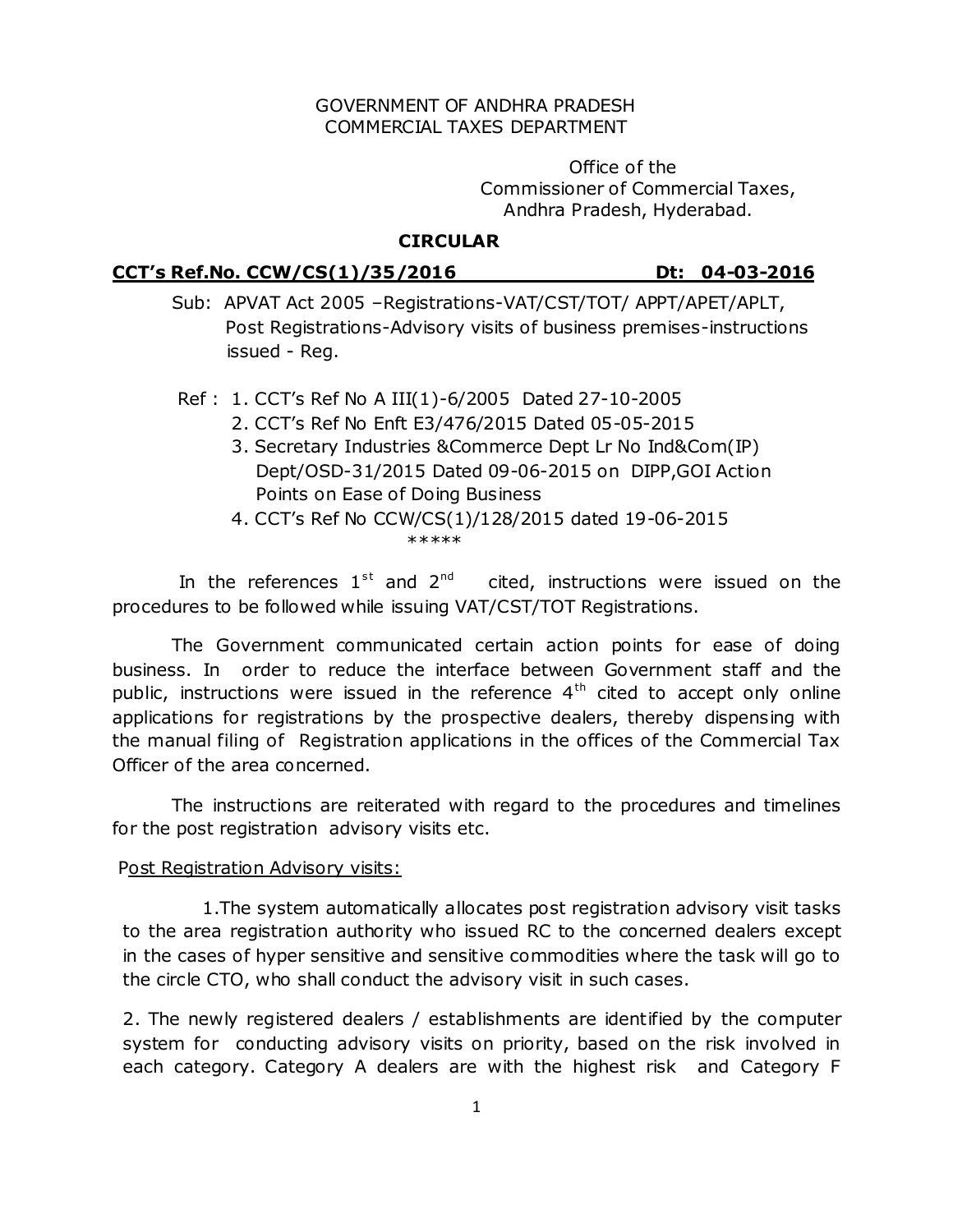dealers are with lowest risk. Other category dealers lie in between these two category dealers in that order. The time lines for conducting advisory visits is as follows :

| Category             | Nature of Firm and the Type of<br>Commodities                                                                                                                      | Post Regn Advisory visits<br>to be completed within the<br>period from the date of<br>issue of RC.                                                                  |
|----------------------|--------------------------------------------------------------------------------------------------------------------------------------------------------------------|---------------------------------------------------------------------------------------------------------------------------------------------------------------------|
| Category A           | Proprietorship and Partnership<br>firms-Hyper sensitive goods                                                                                                      | Seven working days                                                                                                                                                  |
| Category B           | Proprietorship and Partnership<br>firms-Sensitive goods                                                                                                            | Seven working days                                                                                                                                                  |
| Category C           | Private<br>limited<br>Companies-<br>Hypersensitive goods                                                                                                           | Ten working days                                                                                                                                                    |
| Category D           | Proprietorship and Partnership<br>firms-Non sensitive goods                                                                                                        | Exempted from inspection                                                                                                                                            |
| Category E           | Private<br>Limited<br>Companies-<br>sensitive goods;<br>Public limited<br>Companies-Hypersensitive<br>and<br>Sensitive goods;                                      | One month                                                                                                                                                           |
| Category F           | Public<br>Private<br>limited<br>or<br>Companies- Non sensitive goods;<br>Government<br>Departments,<br>All<br>Undertakings, Societies, Trusts -<br>All commodities | Exempted from inspection                                                                                                                                            |
| Categories B<br>to F | Any newly registered dealer-If<br>applied for statutory forms                                                                                                      | Seven working days from<br>application date<br>for<br>the<br>statutory forms or the no of<br>days mentioned against the<br>which ever<br>category<br>is<br>earlier. |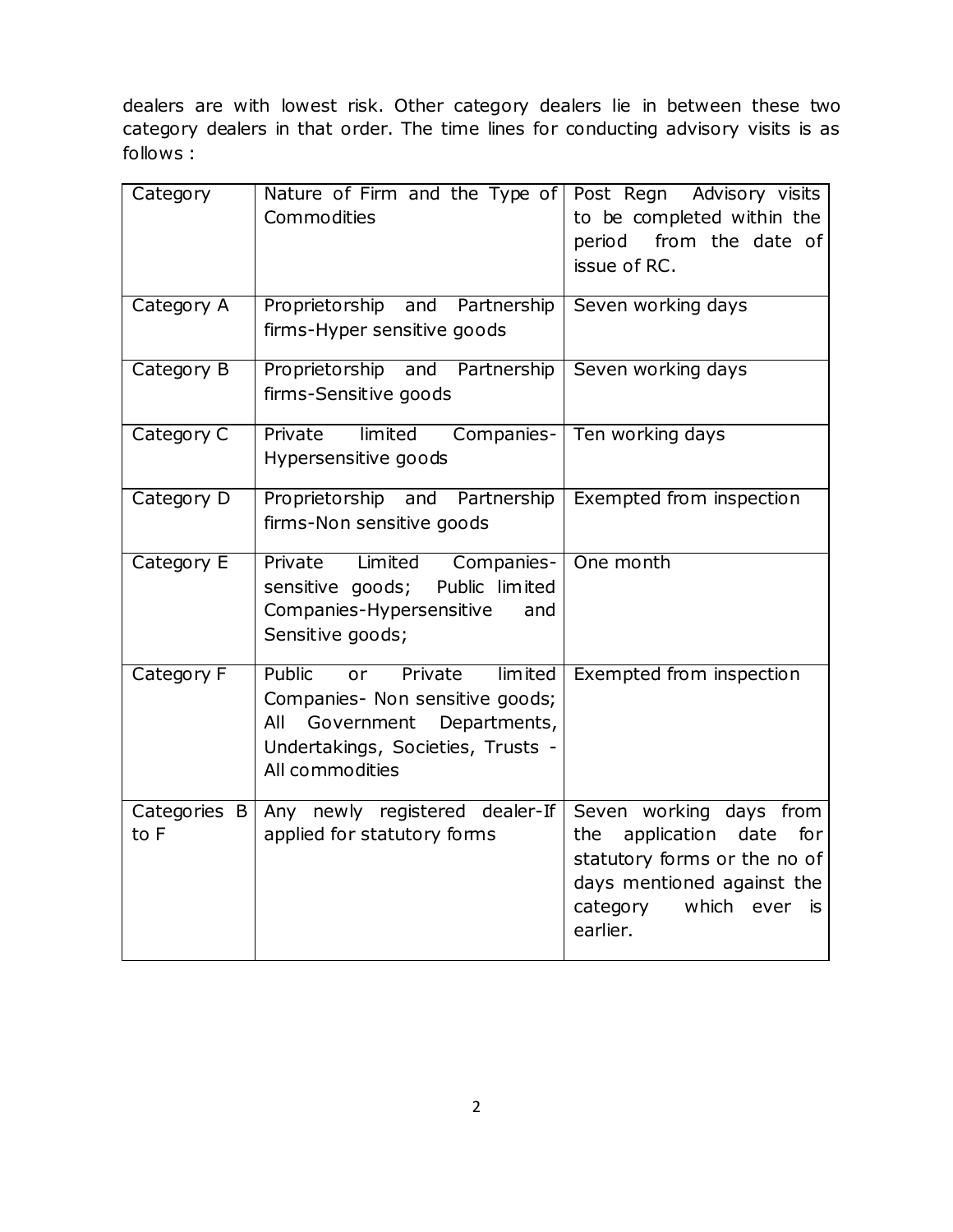# **Proceedure to be followed at the time of Advisory Visit to the business premises:-**

1. At the time of visit of the business premises, the following original documents shall be verified by the officer visiting the business premises:

(i)Partnership deed in case of Partnership firm.

(ii)Registration Certificate in case of other businesses like society, Trust etc which are not captured in PAN

 (iii) For Principal place of business-(a) in case of own premises any document in support of the ownership of the premises like Latest Tax Paid Receipt or Electricity Bill copy etc; (b)In case of Rented or Leased Premisesvalid Rent/Lease agreement with any document in support of the ownership of the premises of the lessor like latest tax paid receipt , electricity bill. The agreement for rent should be for a period not less than eleven (11) months. Further the owner of the business place to be contacted and statement to be recorded from the owner of the business place. In exceptional cases, where the building owner is non resident , statement can be obtained from the person authorized by the owner to issue statement to the officer conducting post advisory visit of the business premises of the newly registered dealer.

(c)In case premises obtained from others , other than by way of rent or lease, a copy of the consent letter with any document in support of the ownership of the premises of the consenter like electricity bill etc.

(iv)Details of Bank Account- Opening page of the Bank Passbook held in the name of Proprietor/ Business concern- containing the Account No, Name of the Account holder, MICR and IFS Codes and Branch details

(v)Photograph of the Proprietor/ All partners/ HUF Karta/ MD or the authorized person for Company etc

 (VI)Further, under CST (Registration and Turnover) Rules, 1956 where there is requirement of court stamp fee to be paid and witnesses signatures are required on the application, such court fee to be paid and witness signature to be obtained at the time of post advisory visit on the printed application form downloaded and signed by the dealer applicant. Further, wherever instructions are issued separately for collection of security deposit etc, the same may be collected at the time of post advisory visit. There is also need to maintain physical file after obtaining the copies of original documents viz Partnership deeds,sale deeds, photographs of Proprietor/Partner/Directors etc